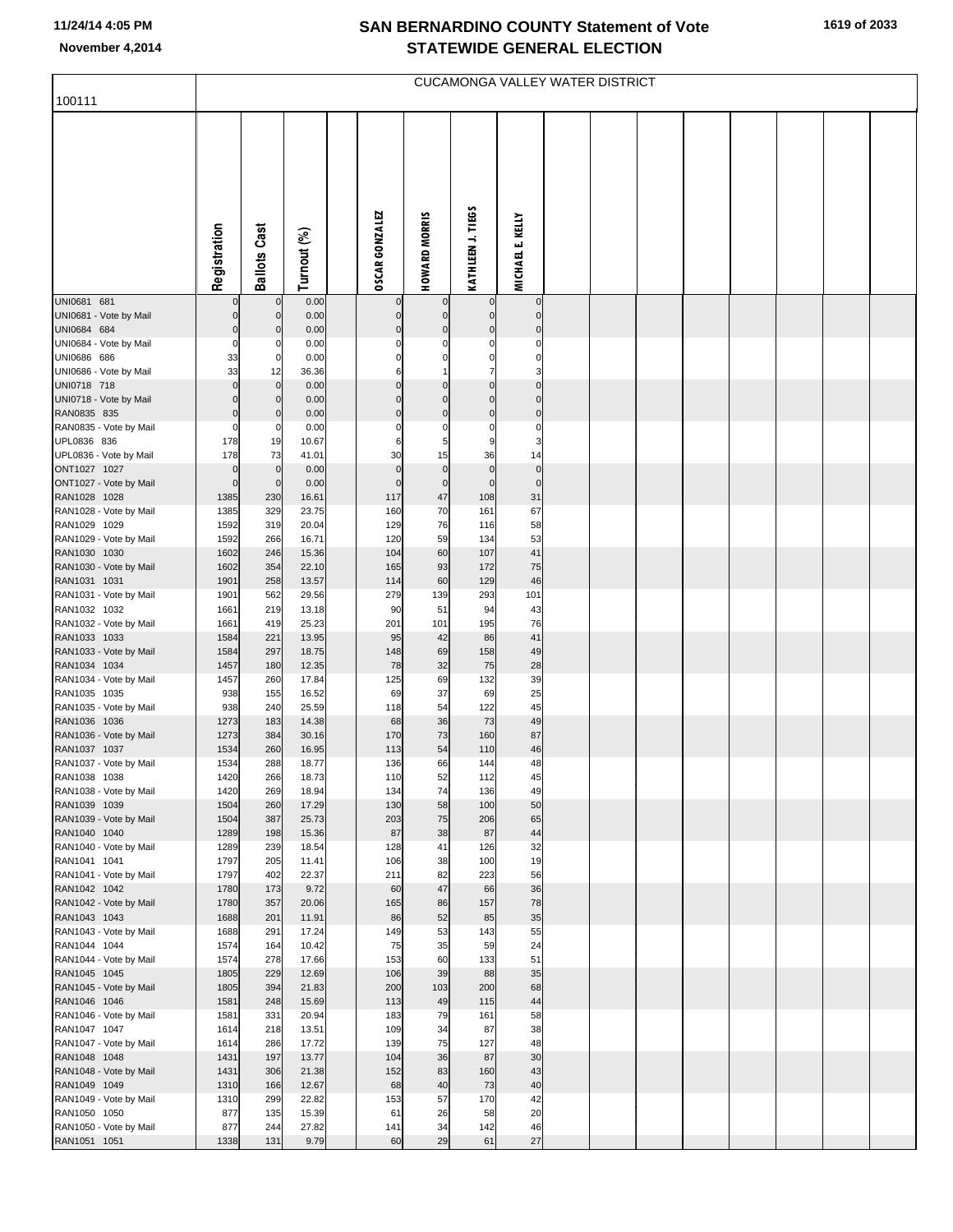| 100111                                 |              |                         |                |                       |                      |                                | CUCAMONGA VALLEY WATER DISTRICT  |  |  |  |  |
|----------------------------------------|--------------|-------------------------|----------------|-----------------------|----------------------|--------------------------------|----------------------------------|--|--|--|--|
|                                        |              |                         |                |                       |                      |                                |                                  |  |  |  |  |
|                                        |              |                         |                |                       |                      |                                |                                  |  |  |  |  |
|                                        |              |                         |                |                       |                      |                                |                                  |  |  |  |  |
|                                        |              |                         |                |                       |                      |                                |                                  |  |  |  |  |
|                                        |              |                         |                |                       |                      |                                |                                  |  |  |  |  |
|                                        | Registration | <b>Ballots Cast</b>     |                | <b>OSCAR GONZALEZ</b> | <b>HOWARD MORRIS</b> | KATHLEEN J. TIEGS              | <b>MICHAEL E. KELLY</b>          |  |  |  |  |
|                                        |              |                         | Turnout (%)    |                       |                      |                                |                                  |  |  |  |  |
|                                        |              |                         |                |                       |                      |                                |                                  |  |  |  |  |
| RAN1051 - Vote by Mail<br>RAN1052 1052 | 1338<br>627  | 257                     | 19.21<br>7.18  | 134<br>25             | 54<br>14             | 128<br>16                      | 35<br>$\overline{7}$             |  |  |  |  |
| RAN1052 - Vote by Mail                 | 627          | 45<br>53                | 8.45           | 33                    | 13                   | 28                             | $\overline{7}$                   |  |  |  |  |
| RAN1053 1053<br>RAN1053 - Vote by Mail | 961<br>961   | 135<br>150              | 14.05<br>15.61 | 67<br>92              | 29<br>35             | 66<br>90                       | 16<br>19                         |  |  |  |  |
| RAN1054 1054                           | 942          | 144                     | 15.29          | 50                    | 21                   | 57                             | 28                               |  |  |  |  |
| RAN1054 - Vote by Mail<br>RAN1055 1055 | 942<br>1747  | 200<br>226              | 21.23<br>12.94 | 91<br>98              | 31<br>52             | 91<br>100                      | 39<br>43                         |  |  |  |  |
| RAN1055 - Vote by Mail                 | 1747         | 365                     | 20.89          | 199                   | 72                   | 199                            | $77$                             |  |  |  |  |
| RAN1056 1056<br>RAN1056 - Vote by Mail | 2004<br>2004 | 280<br>515              | 13.97<br>25.70 | 134<br>252            | 58<br>110            | 121<br>236                     | 49<br>89                         |  |  |  |  |
| RAN1057 1057                           | 1340         | 239                     | 17.84          | 109                   | 34                   | 108                            | 46                               |  |  |  |  |
| RAN1057 - Vote by Mail<br>RAN1058 1058 | 1340<br>1557 | 331<br>240              | 24.70<br>15.41 | 148<br>117            | 74<br>48             | 162<br>105                     | 81<br>42                         |  |  |  |  |
| RAN1058 - Vote by Mail                 | 1557         | 421                     | 27.04          | 225                   | 83                   | 214                            | 65                               |  |  |  |  |
| RAN1059 1059<br>RAN1059 - Vote by Mail | 1126<br>1126 | 232<br>348              | 20.60<br>30.91 | 94<br>144             | 47<br>87             | 116<br>173                     | 41<br>69                         |  |  |  |  |
| RAN1060 1060                           | 1616         | 193                     | 11.94          | 88                    | 53                   | 81                             | 40                               |  |  |  |  |
| RAN1060 - Vote by Mail<br>RAN1061 1061 | 1616<br>1589 | 344<br>260              | 21.29<br>16.36 | 166<br>116            | 85<br>50             | 159<br>113                     | 56<br>49                         |  |  |  |  |
| RAN1061 - Vote by Mail                 | 1589         | 320                     | 20.14          | 144                   | 78                   | 141                            | 68<br>31                         |  |  |  |  |
| RAN1062 1062<br>RAN1062 - Vote by Mail | 1486<br>1486 | 151<br>345              | 10.16<br>23.22 | 73<br>167             | 35<br>88             | 65<br>192                      | 40                               |  |  |  |  |
| RAN1063 1063<br>RAN1063 - Vote by Mail | 811<br>811   | 101<br>142              | 12.45<br>17.51 | 54<br>79              | 26<br>30             | 43<br>75                       | 19<br>23                         |  |  |  |  |
| RAN1064 1064                           | 1512         | 195                     | 12.90          | 96                    | 50                   | 80                             | 24                               |  |  |  |  |
| RAN1064 - Vote by Mail<br>RAN1065 1065 | 1512<br>1575 | 263<br>245              | 17.39<br>15.56 | 136<br>124            | 67<br>53             | 136<br>116                     | 43<br>41                         |  |  |  |  |
| RAN1065 - Vote by Mail                 | 1575         | 357                     | 22.67          | 170                   | 74                   | 192                            | 61                               |  |  |  |  |
| RAN1066 1066<br>RAN1066 - Vote by Mail | 1715<br>1715 | 256<br>361              | 14.93<br>21.05 | 130<br>177            | 59<br>82             | 122<br>184                     | 50<br>79                         |  |  |  |  |
| RAN1067 1067                           | 1271         | 150                     | 11.80          | 66                    | 32                   | 68                             | 30                               |  |  |  |  |
| RAN1067 - Vote by Mail<br>RAN1068 1068 | 1271<br>1533 | 253<br>167              | 19.91<br>10.89 | 123<br>80             | 56<br>41             | 120<br>80                      | 36<br>20                         |  |  |  |  |
| RAN1068 - Vote by Mail                 | 1533         | 294                     | 19.18          | 135                   | 64                   | 154                            | 43                               |  |  |  |  |
| RAN1069 1069<br>RAN1069 - Vote by Mail | 1578<br>1578 | 212<br>308              | 13.43<br>19.52 | 87<br>140             | 61<br>75             | 88<br>156                      | 41<br>55                         |  |  |  |  |
| RAN1070 1070                           | 1507<br>1507 | 201<br>315              | 13.34<br>20.90 | 88<br>153             | 35<br>75             | 77<br>142                      | 30<br>69                         |  |  |  |  |
| RAN1070 - Vote by Mail<br>RAN1071 1071 | $\mathbf 0$  | 0                       | 0.00           | $\Omega$              | $\mathbf 0$          | $\mathbf 0$                    | $\mathbf{0}$                     |  |  |  |  |
| RAN1071 - Vote by Mail<br>RAN1072 1072 | C<br>1270    | $\mathbf 0$<br>127      | 0.00<br>10.00  | 61                    | 0<br>27              | 0<br>52                        | $\overline{0}$<br>27             |  |  |  |  |
| RAN1072 - Vote by Mail                 | 1270         | 190                     | 14.96          | 110                   | 47                   | 96                             | 33                               |  |  |  |  |
| RAN1073 1073<br>RAN1073 - Vote by Mail | 475<br>475   | 51<br>41                | 10.74<br>8.63  | 30<br>21              | 8<br>13              | 26<br>20                       | 3<br>9                           |  |  |  |  |
| RAN1074 1074                           | $\Omega$     | $\Omega$                | 0.00           | $\mathbf 0$           | $\mathbf 0$          | $\mathbf 0$                    | $\Omega$                         |  |  |  |  |
| RAN1074 - Vote by Mail<br>RAN1075 1075 | C<br>1071    | $\mathbf 0$<br>110      | 0.00<br>10.27  | 45                    | $\Omega$<br>30       | $\mathbf 0$<br>50              | $\Omega$<br>16                   |  |  |  |  |
| RAN1075 - Vote by Mail                 | 1071         | 208                     | 19.42          | 98                    | 45                   | 111                            | 34                               |  |  |  |  |
| RAN1076 1076<br>RAN1076 - Vote by Mail | 1576<br>1576 | 172<br>239              | 10.91<br>15.16 | 83<br>139             | 39<br>61             | 81<br>111                      | 24<br>40                         |  |  |  |  |
| RAN1077 1077                           | 1762         | 184                     | 10.44          | 102                   | 37                   | 82                             | 33                               |  |  |  |  |
| RAN1077 - Vote by Mail<br>RAN1078 1078 | 1762         | 313<br>$\mathbf 0$      | 17.76<br>0.00  | 155<br>$\Omega$       | 79<br>$\mathbf 0$    | 142<br>$\mathbf 0$             | 74<br>$\circ$                    |  |  |  |  |
| RAN1078 - Vote by Mail<br>RAN1079 1079 |              | $\mathbf 0$<br>0        | 0.00<br>0.00   |                       | $\Omega$             | $\mathbf{0}$<br>$\overline{0}$ | $\overline{0}$<br>$\overline{0}$ |  |  |  |  |
| RAN1079 - Vote by Mail                 |              | $\overline{0}$          | 0.00           | $\Omega$              | $\Omega$             | $\overline{0}$                 | $\overline{0}$                   |  |  |  |  |
| RAN1082 1082<br>RAN1082 - Vote by Mail |              | $\Omega$<br>$\mathbf 0$ | 0.00<br>0.00   |                       |                      | $\mathbf 0$<br>0               | $\mathbf 0$<br>$\mathbf 0$       |  |  |  |  |
| RAN1568 1568                           | 874          | 83                      | 9.50           | 31                    | 17                   | 30                             | 13                               |  |  |  |  |
| RAN1568 - Vote by Mail                 | 874          | 104                     | 11.90          | 48                    | 19                   | 50                             | 13                               |  |  |  |  |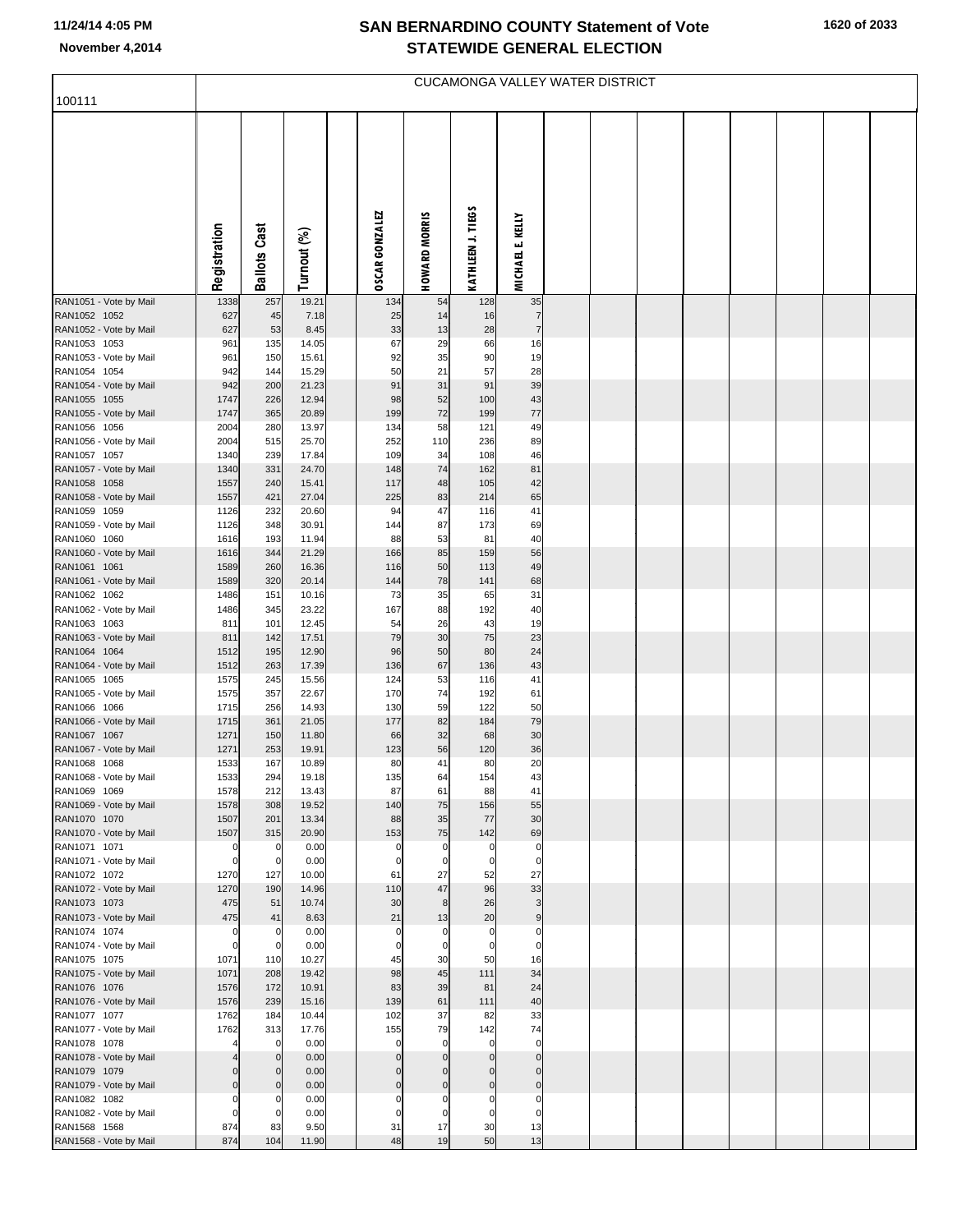| 100111                                 |                        |                     |                |                          |                            | CUCAMONGA VALLEY WATER DISTRICT |                          |  |                                                      |                        |  |
|----------------------------------------|------------------------|---------------------|----------------|--------------------------|----------------------------|---------------------------------|--------------------------|--|------------------------------------------------------|------------------------|--|
|                                        |                        |                     |                |                          |                            |                                 |                          |  |                                                      |                        |  |
|                                        |                        |                     |                |                          |                            |                                 |                          |  |                                                      |                        |  |
|                                        |                        |                     |                |                          |                            |                                 |                          |  |                                                      |                        |  |
|                                        |                        |                     |                |                          |                            |                                 |                          |  |                                                      |                        |  |
|                                        |                        |                     |                |                          |                            |                                 |                          |  |                                                      |                        |  |
|                                        |                        |                     |                |                          |                            |                                 |                          |  |                                                      |                        |  |
|                                        |                        |                     |                |                          |                            |                                 |                          |  |                                                      |                        |  |
|                                        | Registration           | <b>Ballots Cast</b> | Turnout (%)    | <b>OSCAR GONZALEZ</b>    | <b>HOWARD MORRIS</b>       | KATHLEEN J. TIEGS               | <b>MICHAEL E. KELLY</b>  |  |                                                      |                        |  |
| RAN1569 1569                           |                        |                     | 9.78           |                          |                            |                                 | 7                        |  |                                                      |                        |  |
| RAN1569 - Vote by Mail                 | 358<br>358             | 35<br>52            | 14.53          | 17<br>22                 | 6<br>$\overline{7}$        | 27                              | 11                       |  |                                                      |                        |  |
| RAN1573 1573                           | 1094                   | 137                 | 12.52          | 60                       | 40                         | 45                              | 22                       |  |                                                      |                        |  |
| RAN1573 - Vote by Mail<br>RAN1574 1574 | 1094                   | 172<br>2            | 15.72<br>28.57 | 75                       | 41<br>***                  | 71<br>***                       | 19                       |  | Insufficient Turnout to Protect Voter Privacy        | *********              |  |
| RAN1574 - Vote by Mail                 |                        | $\Omega$            | 0.00           | $\Omega$                 | 0                          | 0                               |                          |  |                                                      |                        |  |
| RAN1086 1086                           | 44<br>44               | 8<br>6              | 18.18<br>13.64 |                          | $\mathbf 0$<br>$\mathbf 1$ | 3                               | 3<br>$\mathbf{0}$        |  |                                                      |                        |  |
| RAN1086 - Vote by Mail<br>RAN1260 1260 | 1686                   | 286                 | 16.96          | 104                      | 51                         | 124                             | 77                       |  |                                                      |                        |  |
| RAN1260 - Vote by Mail                 | 1686                   | 524                 | 31.08          | 232                      | 95                         | 259                             | 112                      |  |                                                      |                        |  |
| RAN1261 1261<br>RAN1261 - Vote by Mail | 1721<br>1721           | 284<br>496          | 16.50<br>28.82 | 109<br>194               | 56<br>124                  | 116<br>230                      | 72<br>126                |  |                                                      |                        |  |
| RAN1262 1262                           | 1637                   | 275                 | 16.80          | 124                      | 52                         | 127                             | 57                       |  |                                                      |                        |  |
| RAN1262 - Vote by Mail                 | 1637                   | 476                 | 29.08          | 240                      | 100                        | 250                             | 107                      |  |                                                      |                        |  |
| RAN1263 1263<br>RAN1263 - Vote by Mail | 1672<br>1672           | 311<br>486          | 18.60<br>29.07 | 144<br>227               | 55<br>84                   | 163<br>242                      | 60<br>101                |  |                                                      |                        |  |
| RAN1264 1264                           | 1694                   | 303                 | 17.89          | 117                      | 57                         | 133                             | 58                       |  |                                                      |                        |  |
| RAN1264 - Vote by Mail                 | 1694                   | 563                 | 33.23          | 285                      | 98                         | 315                             | 103                      |  |                                                      |                        |  |
| RAN1265 1265<br>RAN1265 - Vote by Mail | 1851<br>1851           | 308<br>547          | 16.64<br>29.55 | 139<br>272               | 61<br>122                  | 135<br>294                      | 79<br>96                 |  |                                                      |                        |  |
| RAN1266 1266                           | 1620                   | 240                 | 14.81          | 122                      | 47                         | 109                             | 43                       |  |                                                      |                        |  |
| RAN1266 - Vote by Mail<br>RAN1267 1267 | 1620<br>1638           | 362<br>290          | 22.35<br>17.70 | 182<br>125               | 64<br>40                   | 198<br>159                      | 65<br>70                 |  |                                                      |                        |  |
| RAN1267 - Vote by Mail                 | 1638                   | 477                 | 29.12          | 205                      | 89                         | 243                             | 106                      |  |                                                      |                        |  |
| UNI1269 1269                           |                        | $\mathbf 0$         | 0.00           | $\Omega$                 | $\Omega$                   | $\Omega$                        | $\Omega$                 |  |                                                      |                        |  |
| UNI1269 - Vote by Mail<br>UNI1271 1271 |                        | $\mathbf 0$         | 0.00<br>0.00   | $\Omega$<br>$\mathbf{0}$ | $\Omega$<br>$\mathbf 0$    | $\Omega$<br>$\overline{0}$      | $\Omega$                 |  |                                                      |                        |  |
| UNI1271 - Vote by Mail                 | 9                      |                     | 11.11          |                          |                            | ***********                     |                          |  | Insufficient Turnout to Protect Voter Privacy        | *********              |  |
| RAN1272 1272                           | 45<br>45               | 0                   | 0.00<br>35.56  | 0<br>9                   | 0<br>4                     | $\overline{0}$<br>5             |                          |  |                                                      |                        |  |
| RAN1272 - Vote by Mail<br>FON1299 1299 | 812                    | 16<br>87            | 10.71          | 48                       | 13                         | 41                              | 5                        |  |                                                      |                        |  |
| FON1299 - Vote by Mail                 | 812                    | 129                 | 15.89          | 74                       | 16                         | 68                              | 11                       |  |                                                      |                        |  |
| FON1300 1300<br>FON1300 - Vote by Mail | 1586<br>1586           | 210<br>231          | 13.24<br>14.56 | 101<br>133               | 44<br>37                   | 103<br>109                      | 32<br>27                 |  |                                                      |                        |  |
| FON1301 1301                           | 1523                   | 195                 | 12.80          | 107                      | 33                         | 102                             | 24                       |  |                                                      |                        |  |
| FON1301 - Vote by Mail                 | 1523                   | 193                 | 12.67          | 105                      | 44                         | 100                             | 21                       |  |                                                      |                        |  |
| FON1302 1302<br>FON1302 - Vote by Mail | 1509<br>1509           | 131<br>217          | 8.68<br>14.38  | 72<br>121                | 34<br>44                   | 54<br>114                       | 23<br>32                 |  |                                                      |                        |  |
| FON1303 1303                           | 1498                   | 166                 | 11.08          | 83                       | 32                         | 67                              | 26                       |  |                                                      |                        |  |
| FON1303 - Vote by Mail<br>ONT1414 1414 | 1498<br>1275           | 243<br>147          | 16.22<br>11.53 | 131<br>83                | 66<br>37                   | 123<br>55                       | 42<br>17                 |  |                                                      |                        |  |
| ONT1414 - Vote by Mail                 | 1275                   | 188                 | 14.75          | 108                      | 44                         | 93                              | 29                       |  |                                                      |                        |  |
| ONT1415 1415                           | $\overline{2}$         | $\mathbf 0$         | 0.00           | $\Omega$                 | $\Omega$                   | $\Omega$                        | $\pmb{0}$                |  |                                                      |                        |  |
| ONT1415 - Vote by Mail<br>ONT1416 1416 | $\overline{c}$<br>1060 | $\Omega$<br>118     | 0.00<br>11.13  | $\Omega$<br>69           | $\Omega$<br>28             | $\Omega$<br>46                  | $\mathbf 0$<br>16        |  |                                                      |                        |  |
| ONT1416 - Vote by Mail                 | 1060                   | 149                 | 14.06          | 84                       | 38                         | 69                              | 25                       |  |                                                      |                        |  |
| ONT1417 1417<br>ONT1417 - Vote by Mail | 11<br>11               |                     | 9.09<br>18.18  |                          |                            | ***********<br>***********      |                          |  | <b>Insufficient Turnout to Protect Voter Privacy</b> | *********<br>********* |  |
| ONT1418 1418                           | 1221                   | 108                 | 8.85           | 59                       | 17                         | 48                              | 16                       |  | <b>Insufficient Turnout to Protect Voter Privacy</b> |                        |  |
| ONT1418 - Vote by Mail                 | 1221                   | 211                 | 17.28          | 114                      | 51                         | 91                              | 34                       |  |                                                      |                        |  |
| ONT1419 1419<br>ONT1419 - Vote by Mail | 668<br>668             | 90<br>122           | 13.47<br>18.26 | 46<br>54                 | 22<br>37                   | 25<br>52                        | 16<br>19                 |  |                                                      |                        |  |
| ONT1420 1420                           | 1142                   | 112                 | 9.81           | 58                       | 27                         | 57                              | 12                       |  |                                                      |                        |  |
| ONT1420 - Vote by Mail                 | 1142                   | 206                 | 18.04          | 108                      | 40                         | 107                             | 37                       |  |                                                      |                        |  |
| ONT1425 1425<br>ONT1425 - Vote by Mail | 158<br>158             | 9<br>20             | 5.70<br>12.66  | э                        | 3<br>5                     | 8                               | $\mathbf 0$              |  |                                                      |                        |  |
| ONT1449 1449                           | $\Omega$               | $\mathbf 0$         | 0.00           |                          | $\Omega$                   | $\Omega$                        | $\mathbf 0$              |  |                                                      |                        |  |
| ONT1449 - Vote by Mail<br>ONT1450 1450 |                        |                     | 0.00<br>0.00   | C                        |                            | 0                               | 0<br>O                   |  |                                                      |                        |  |
| ONT1450 - Vote by Mail                 | $\Omega$               |                     | 0.00           | 0                        | 0                          | 0                               | 0                        |  |                                                      |                        |  |
| ONT1453 1453                           | 40                     |                     | 12.50          | 3                        | $\overline{1}$             | $\overline{4}$                  | $\overline{\phantom{a}}$ |  |                                                      |                        |  |